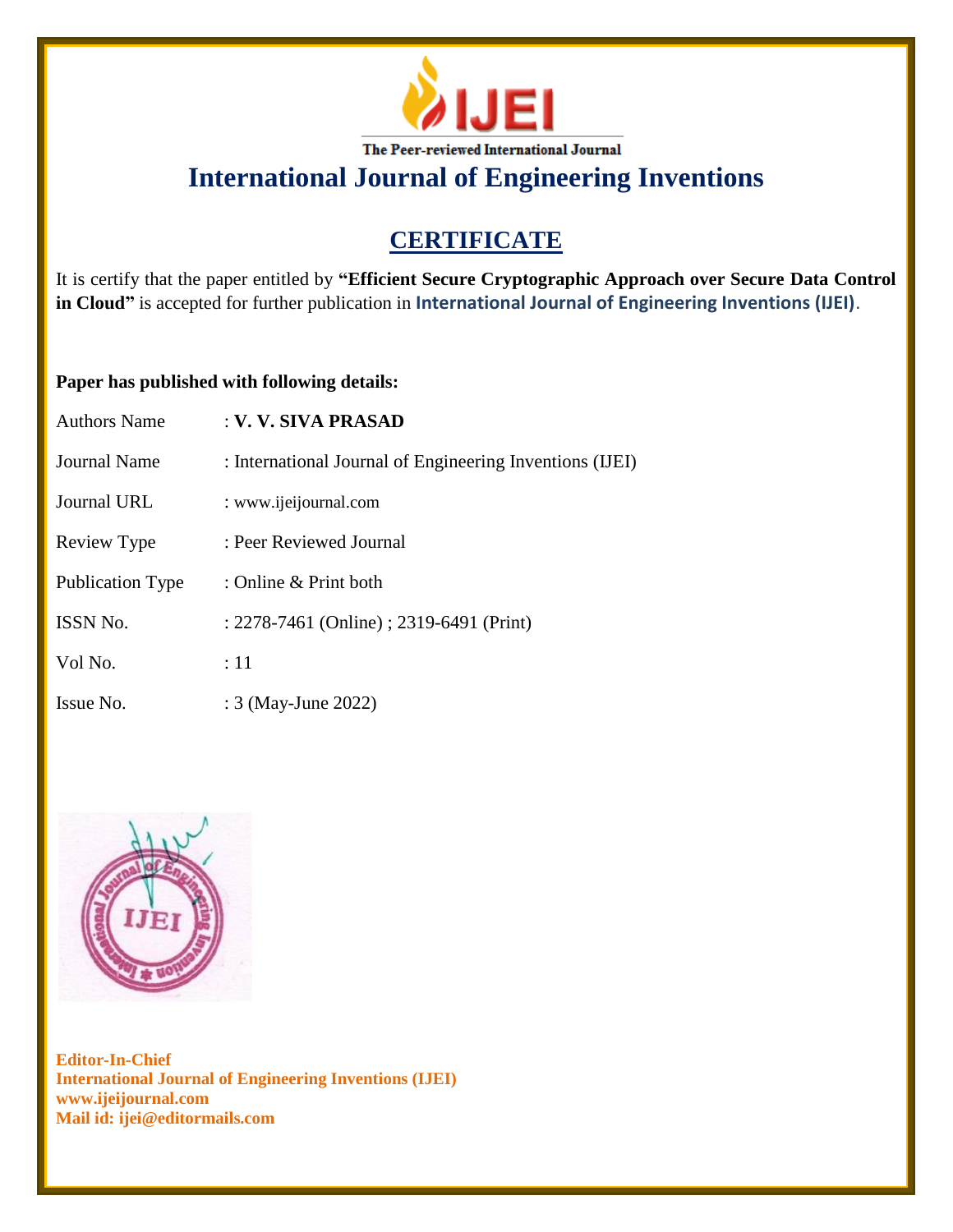

# **CERTIFICATE**

It is certify that the paper entitled by **"Efficient Secure Cryptographic Approach over Secure Data Control in Cloud"** is accepted for further publication in **International Journal of Engineering Inventions (IJEI)**.

#### **Paper has published with following details:**

| <b>Authors Name</b>     | : B. BHAVANI DEVI                                        |
|-------------------------|----------------------------------------------------------|
| <b>Journal Name</b>     | : International Journal of Engineering Inventions (IJEI) |
| Journal URL             | : www.ijeijournal.com                                    |
| Review Type             | : Peer Reviewed Journal                                  |
| <b>Publication Type</b> | : Online & Print both                                    |
| ISSN No.                | : 2278-7461 (Online) ; 2319-6491 (Print)                 |
| Vol No.                 | :11                                                      |
| Issue No.               | : 3 (May-June 2022)                                      |

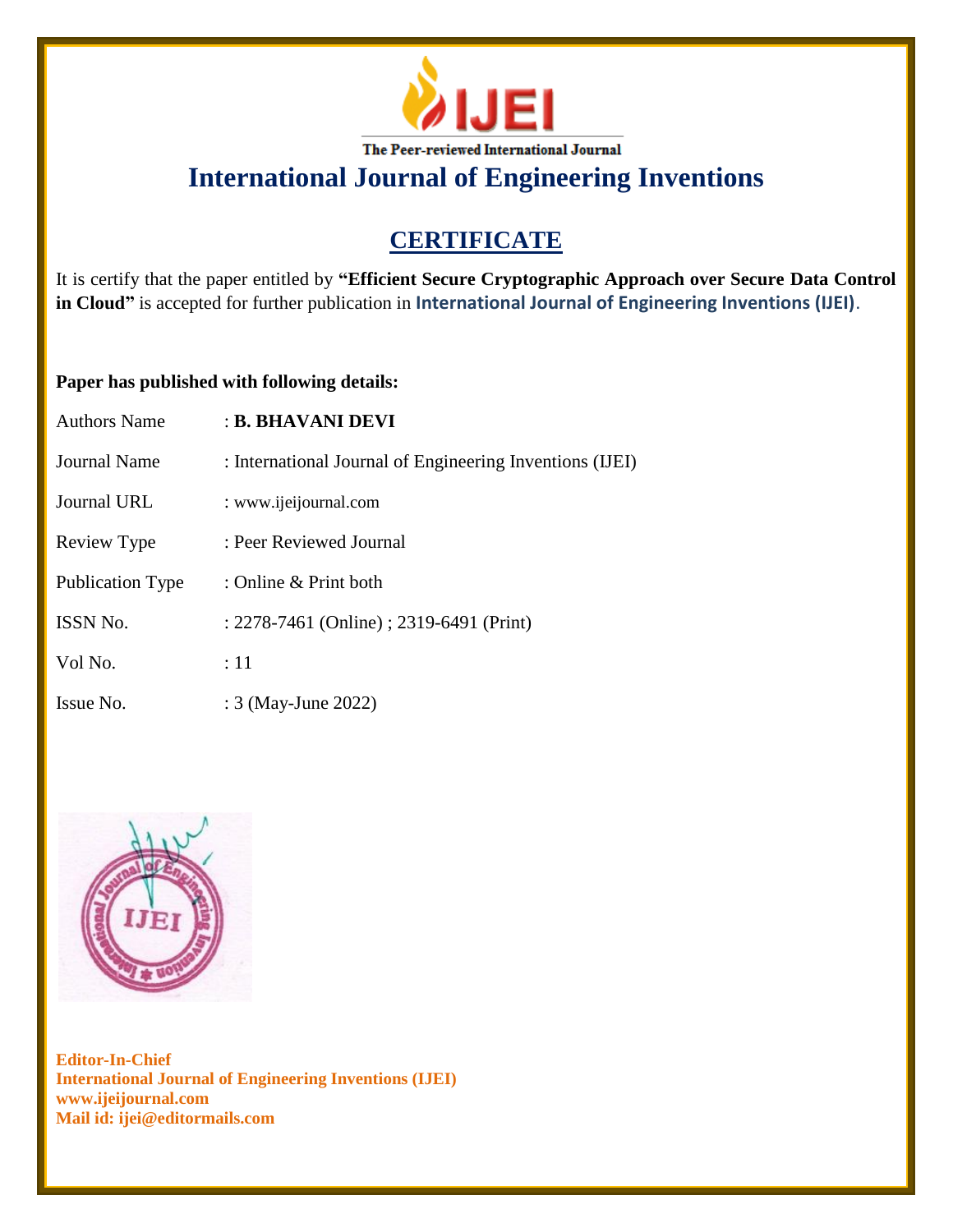

# **CERTIFICATE**

It is certify that the paper entitled by **"Efficient Secure Cryptographic Approach over Secure Data Control in Cloud"** is accepted for further publication in **International Journal of Engineering Inventions (IJEI)**.

### **Paper has published with following details:**

| <b>Authors Name</b>     | : G. VEDHA SRI                                           |
|-------------------------|----------------------------------------------------------|
| <b>Journal Name</b>     | : International Journal of Engineering Inventions (IJEI) |
| Journal URL             | : www.ijeijournal.com                                    |
| Review Type             | : Peer Reviewed Journal                                  |
| <b>Publication Type</b> | : Online & Print both                                    |
| ISSN No.                | : 2278-7461 (Online) ; 2319-6491 (Print)                 |
| Vol No.                 | :11                                                      |
| Issue No.               | : 3 (May-June 2022)                                      |

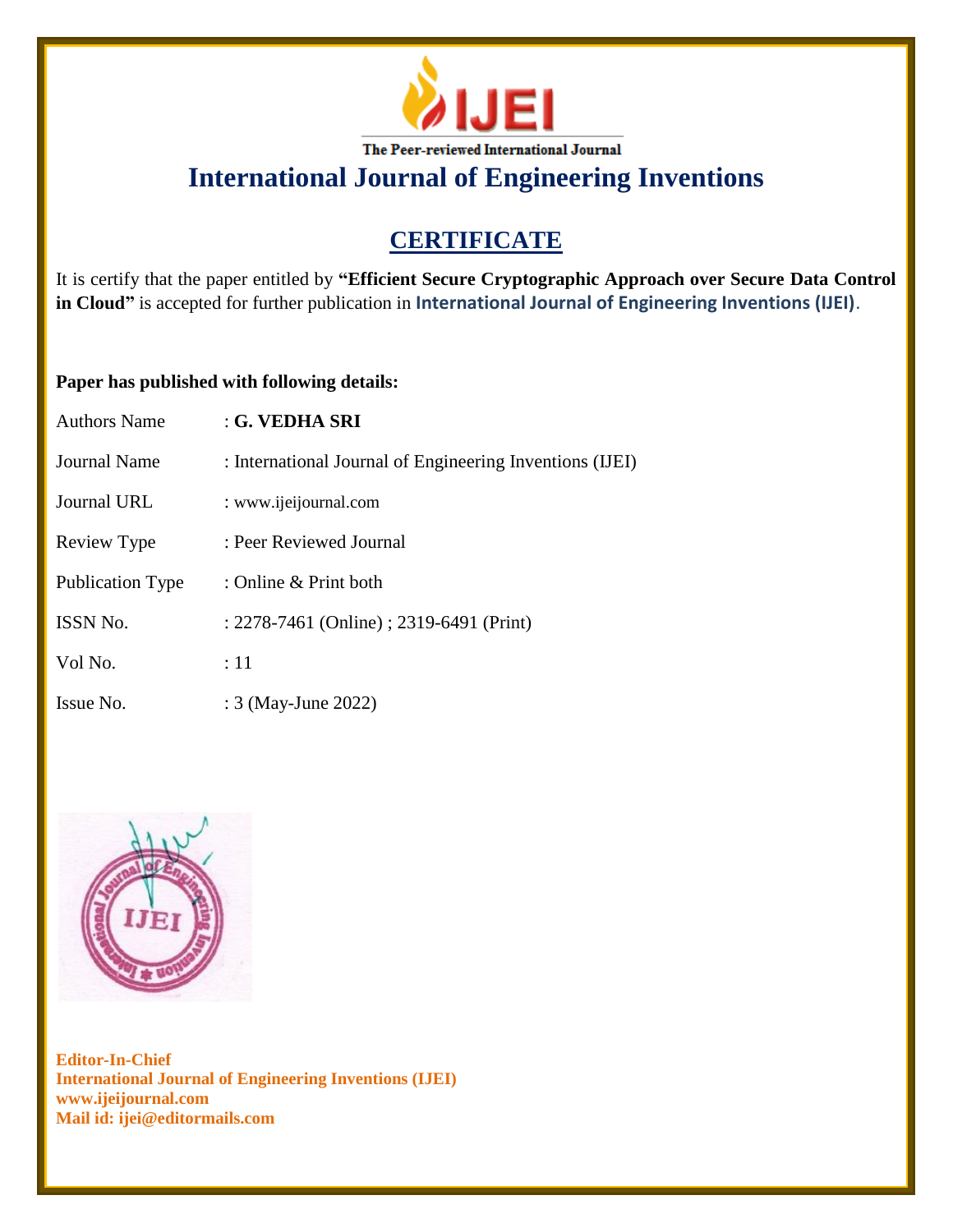

# **CERTIFICATE**

It is certify that the paper entitled by **"Efficient Secure Cryptographic Approach over Secure Data Control in Cloud"** is accepted for further publication in **International Journal of Engineering Inventions (IJEI)**.

### **Paper has published with following details:**

| <b>Authors Name</b> | : T. MEGHANA                                             |
|---------------------|----------------------------------------------------------|
| <b>Journal Name</b> | : International Journal of Engineering Inventions (IJEI) |
| Journal URL         | : www.ijeijournal.com                                    |
| Review Type         | : Peer Reviewed Journal                                  |
| Publication Type    | : Online & Print both                                    |
| ISSN No.            | : 2278-7461 (Online) ; 2319-6491 (Print)                 |
| Vol No.             | :11                                                      |
| Issue No.           | : 3 (May-June 2022)                                      |